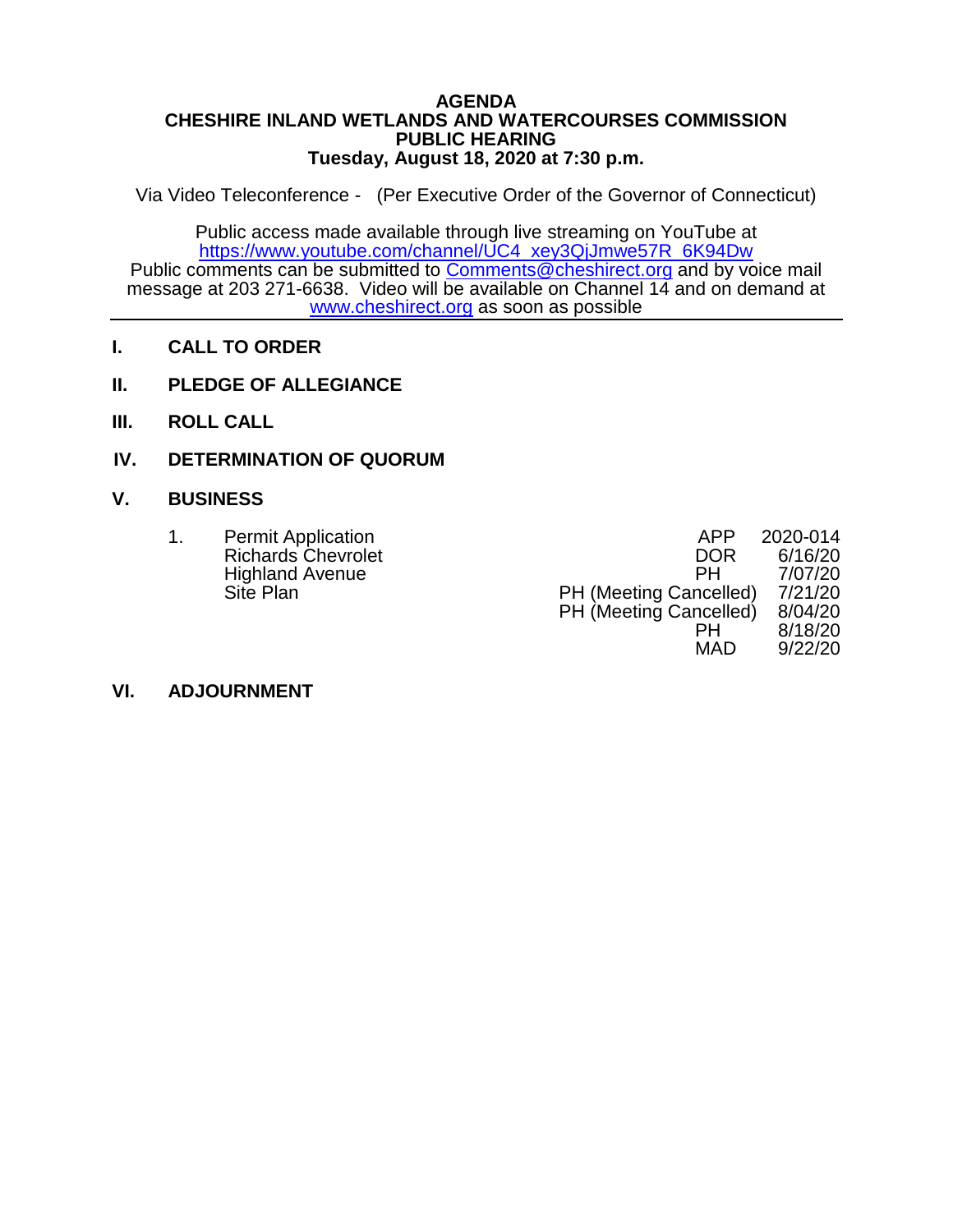## **AGENDA**

#### **CHESHIRE INLAND WETLANDS AND WATERCOURSES COMMISSION SPECIAL MEETING** (Immediately following the Public Hearing) **Tuesday, August 18, 2020 at 7:30 p.m.**

Via Video Teleconference - (Per Executive Order of the Governor of Connecticut)

Public access made available through live streaming on YouTube at [https://www.youtube.com/channel/UC4\\_xey3QjJmwe57R\\_6K94Dw](https://www.youtube.com/channel/UC4_xey3QjJmwe57R_6K94Dw)

Video will be available on Channel 14 and on demand at [www.cheshirect.org](http://www.cheshirect.org/) as soon as possible

## **I. CALL TO ORDER**

- **II. PLEDGE OF ALLEGIANCE**
- **III. ROLL CALL**
- **IV. DETERMINATION OF QUORUM**
- **V. APPROVAL OF MINUTES –** Public Hearing July 7, 2020 Regular Meeting – July 7, 2020

### **VI. COMMUNICATIONS**

- 1. Soil Scientist Report from Ed Davison, dated: 7/06/20 Re: Highland Avenue, APP #2020-014
- 2. Plantings Inspection Report from SSES, dated: 7/08/20 Re: 2085 Plank Road, Notice of Violation/Corrective Order
- 3. Request for Bond Release from Ed Barnett, dated: 7/09/20 Re: 569 Cornwall Avenue, Permit #2019-001
- 4. Request for Permit Extension from Paul Bowman, dated: 7/10/20 Re: Coleman Road Subdivision (Monarch Estates), APP #2015-021
- 5. Request for Determination 2020-017, from Doug Lombardo, dated:7/15/20 Re: 295 Talmadge Road, Trench for power line, APP #2020-017
- 6. Engineering Comments, dated: 7/15/20 Re: Highland Avenue, APP #2020-014
- 7. City of Meriden Comments, dated: 7/21/20
- Re: 30 & 40 Monarch Place (Monarch Estates), APP's #2020-018 & 019

### **VII. INSPECTION REPORTS**

- 1. Written Inspections<br>2. Staff Inspections
- Staff Inspections

## **VIII. ENFORCEMENT ACTIONS**

1. Notice of Violation/Cease and Desist Order Violation of IWWC Permit #2019-006 Ricci Construction Group Fenn Road Assessor's Map No. 91, Lot No. 132